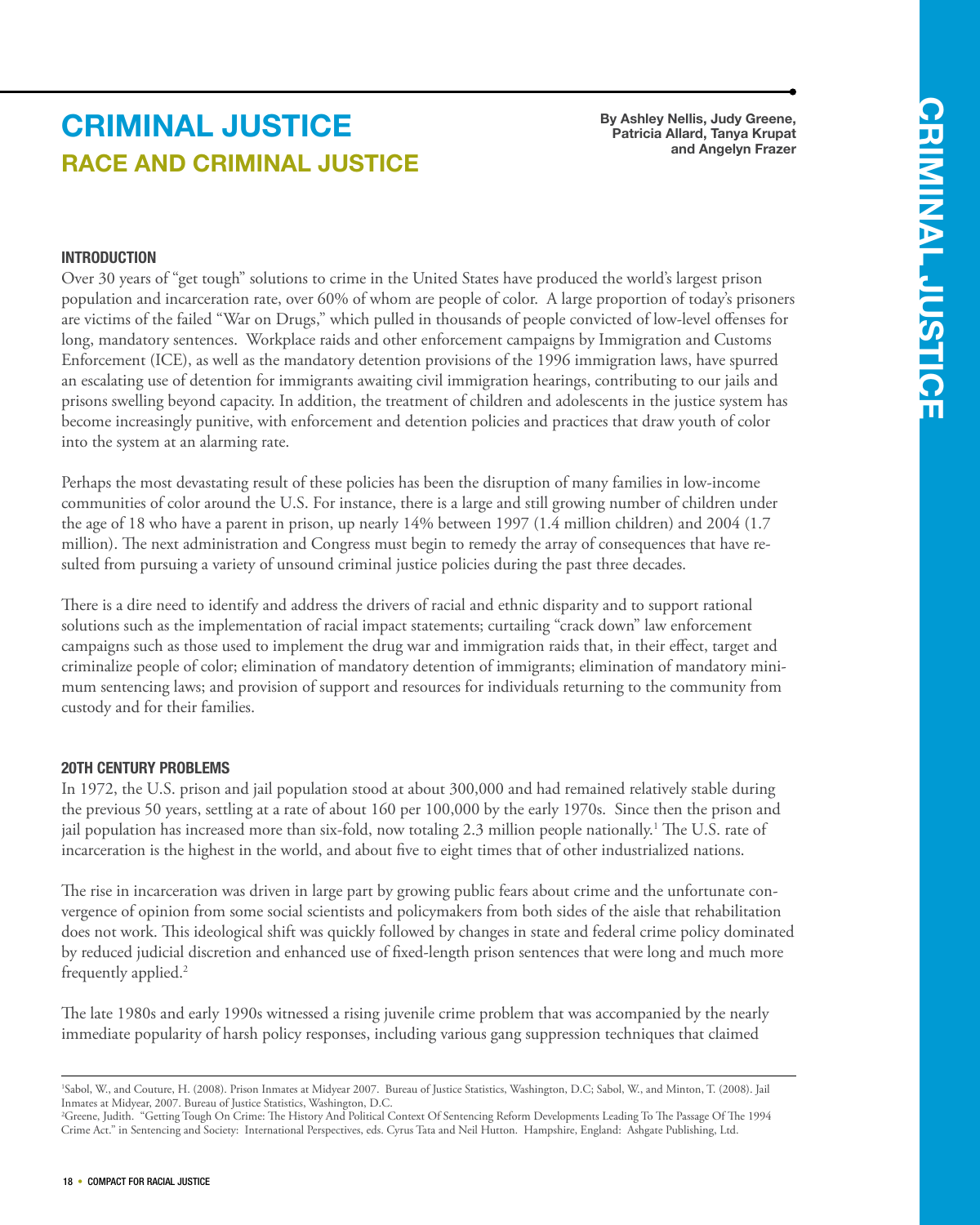to address the so-called emerging breed of especially violent juveniles, or superpredators, that media and policymakers frequently warned about during this period. Though juvenile crime never escalated to the predicted levels and has been going down for some time now, these policies remain. Not surprisingly, their impact on youth of color has been especially severe.

The shift in the treatment of drug offenses was especially apparent and a direct result of the set of policies collectively dubbed the "War on Drugs." From 1980 to 2003, the number of adults sentenced to prison for drug crimes rose from 41,100 to 493,800.<sup>3</sup> Perhaps the most drastic policy has been the harsh penalty adopted for federal crack cocaine offenses, based on the 100-to-1 disparity in the quantity of powder cocaine versus crack cocaine required to trigger a five-year mandatory minimum sentence. More than 80% of persons charged with crack offenses are Black, while those charged with powder cocaine offenses are more likely to be white or Latino. This, along with other racially punitive crime policies, is part of the shift toward the criminal justice system becoming the "policy of choice" for responding to problems in low-income communities of color, rather than addressing socioeconomic disadvantages that contribute to crime.

Immigrant detainees are currently the fastest growing segment of prisoners in federal custody. Whereas in 1994, 5,500 detainees were housed in the custody of the Immigration and Naturalization Service (INS), this figure had jumped to 19,500 by 2001.<sup>4</sup> A massive build-up of detention bed capacity through contracts with private prison companies in the summer of 2006 allowed ICE detention capacity to explode.<sup>5</sup> Steady increases in contracting have raised the total to about 33,000 today. Immigrants arrive in detention in a variety of ways, but while they await their civil immigration hearing, they languish in prison and jail for months at a time, only to be deported in many cases and subsequently barred from returning to the country. Currently, more than 10 percent of the federal prison population is comprised of people convicted of immigration offenses, typically those who arrived in the country to obtain employment. Today, incarceration is used indiscriminately to deal with a great variety of social problems that would be better addressed through other means, such as substance abuse treatment for the health problem of drug addiction. The next administration and Congress will be challenged and obligated to not only reform these policies but also resolve the problems they have created. In this essay, we offer specific solutions to remedy them.

## **21st Century Solutions**

The American justice system is overrepresented by racial and ethnic minorities at each decision point. Racial and ethnic disparity begins with mass arrest policies that characterize the drug war. While there is a clear need for improvements in many areas of the criminal justice system, this section proposes specific reforms for problems in the areas of law enforcement, prosecution and sentencing, the appropriate use of incarceration, support for reentry programs and services, remedying collateral consequences, and the reunification of incarcerated parents with their children.

#### **End Racially Disparate Enforcement, Prosecution, Sentencing and Immigrant Detention Practices.**

One area of reform that is necessary is to end law enforcement campaigns, prosecution and sentencing policies and practices that result in racial and ethnic disparity. The most egregious example of this, noted above, is the 100:1 drug quantity difference for applying mandatory sentences for crack versus powder cocaine offenses. Two recent victories should serve as momentum for continued work toward revising sentence structures. In 2007, the United States Sentencing Commission (USSC) lowered the sentencing guidelines for crack cocaine offenses and recommended that Congress address the lengthy mandatory minimum sentences for these offenses. The U.S. Supreme Court ruled that judges may consider the excessive nature of penalties for crack cocaine offenses for the purposes of sentencing defendants below the recommended sentencing guidelines. And, Congress has four bipartisan crack sentencing reform bills pending, including legislation in the Senate and House of Representatives

<sup>3</sup> King, R. (2008). Disparity by Geography: The War on Drugs in America's Cities. Washington, D.C.: The Sentencing Project.

<sup>4</sup> Miller, Teresa A. (2001). The Impact of Mass Incarceration on Immigration Policy. In (Mauer, Marc and Chesney-Lind, Meda). Invisible Punishment: The Collateral Consequences of Mass Imprisonment (pp 214-238). New York: The New Press.

<sup>&</sup>lt;sup>5</sup>Greene, J. and Patel, S. (2008). The Immigrant Gold Rush: The Profit Motive behind Immigrant Detention. Submitted to the U.N. Rapporteur on the Rights of Migrants.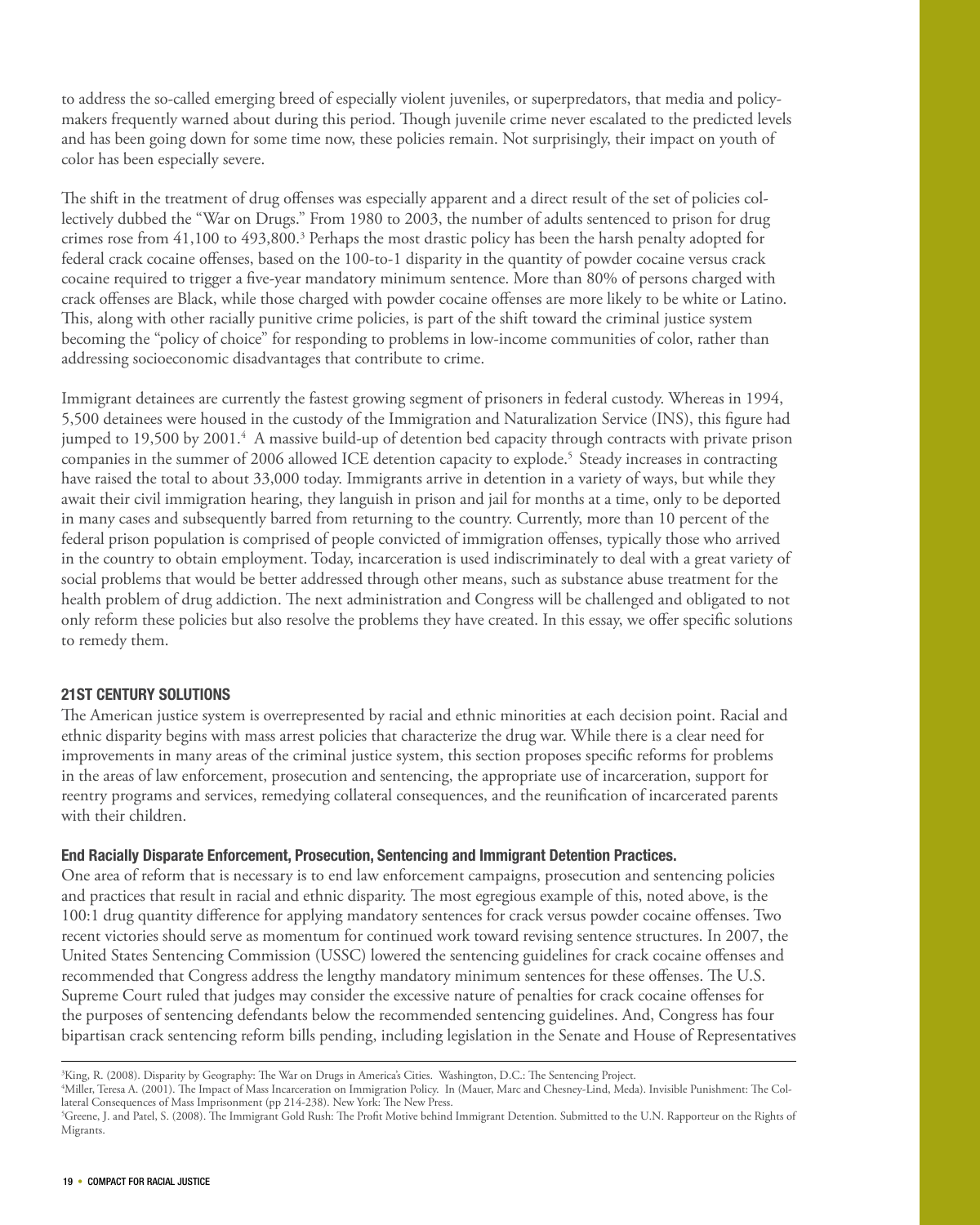that would equalize penalties for crack and powder cocaine offenses without increasing mandatory sentences.

At the federal level, much work remains, however, and it should focus on correcting the inequity in crack cocaine penalties. The mandatory sentencing structure still in place results in average sentences for crack cocaine offenses that are three years longer than those for powder cocaine. Black defendants have a 20% greater chance of being sentenced to prison than white drug defendants do. Incarceration is used too frequently to treat what is often a drug addiction. We support efforts to resolve these problems in the community with substance abuse treatment so that lives, families, and communities are not needlessly disrupted by lengthy stays in prison.

Research on drug enforcement strategies at the local level provides many examples of how the drug war is waged in communities of color. A 2004 study by University of Washington Professor Katherine Beckett found that several police practices explain racial disparity in drug arrests, including a law enforcement focus on crack offenders, and the priority placed on outdoor drug venues. She documented that these practices are not determined by race-neutral factors such as crime rates or community complaints.<sup>6</sup>

There are numerous other examples of prosecution and sentence structures that negatively impact persons of color. For instance, drug-free zones were originally designed to keep drug sales from occurring on school property. It has recently been demonstrated that the broad enactment of drug-free zones soon blanketed entire cities where people of color reside with overlapping drug-free zones, which caused racial disparities to increase.

More than a decade ago researchers at Northeastern University examined Boston police records for cocaine cases handled in the Dorchester District Court and found that while roughly 80 percent of all drug arrests took place within a school zone, only 15 percent of white defendants were charged with an eligible offense (distribution or possession with intent) compared to 52 percent of non-white defendants. When researchers interviewed police officers about their charging practices, they were told repeatedly, "it has to do with whether it's a good kid or a bad kid."7

Immigrants have increasingly become embroiled in the criminal justice system through Immigration and Customs Enforcement (ICE) raids. Arrests in worksite raids have jumped by 481 percent since 1994.<sup>8</sup> The terrorist attacks of September 11, 2001 easily allowed for the practice of ICE raids and other means of detaining scores of immigrants to expand once the issue was framed as a threat to national security.<sup>9</sup>

While youth crime in the United States remains near the lowest levels seen in the past three decades, public concern and media coverage of gang activity have skyrocketed since 2000. The public face of the gang problem is young men of color, but whites make up a large portion of gang membership, though reports conflict about exact figures.10 White gang youth closely resemble Black and Latino counterparts on measures of delinquency and gang involvement, yet even though they are virtually absent from most law enforcement and media accounts of the problem.

Black and Latino communities bear the cost of failed gang enforcement initiatives. For example, the Los Angeles district attorney's office found that close to half of Black males between the ages of 21 and 24 had been entered in the county's gang database even though no one could credibly argue that all of these young men were current gang members. Communities of color suffer not only from the imposition of aggressive police tactics that can resemble martial law, but also from the failure of such tactics to make their neighborhoods more peaceful.<sup>11</sup>

<sup>6</sup> Beckett, Katherine. "Race and Drug Law Enforcement in Seattle," available online at: http://www.soc.washington.edu/users/kbeckett/Enforcement.pdf. 7 Greene, J., Pranis, K., and Ziedenberg, J. (2006). Disparity by Design: How Drug-Free Zone Laws Impact Racial Disparity—and Fail to Protect Youth. Washington, D.C.: Justice Policy Institute.

<sup>8</sup> Bacon, David. "Railroading Immigrants." The Nation, October 6, 2008.

<sup>9</sup> Thompson, S. G. (2008). Speech: Latinas and their Families in Detention: The Growing Intersection of Immigration Law and Criminal Law. William and Mary Journal of Women and the Law, 14¸1-20.

<sup>&</sup>lt;sup>10</sup>Law enforcement sources report that over 90 percent of gang members are nonwhite, but youth survey data show that whites account for 40 percent of adolescent gang members.

<sup>&</sup>lt;sup>11</sup>Greene, Judith, and Kevin Pranis. (2007) "Gang Wars: The Failure of Enforcement Tactics and the Need for Effective Public Safety Strategies. Washington, D.C.: Justice Policy Institute.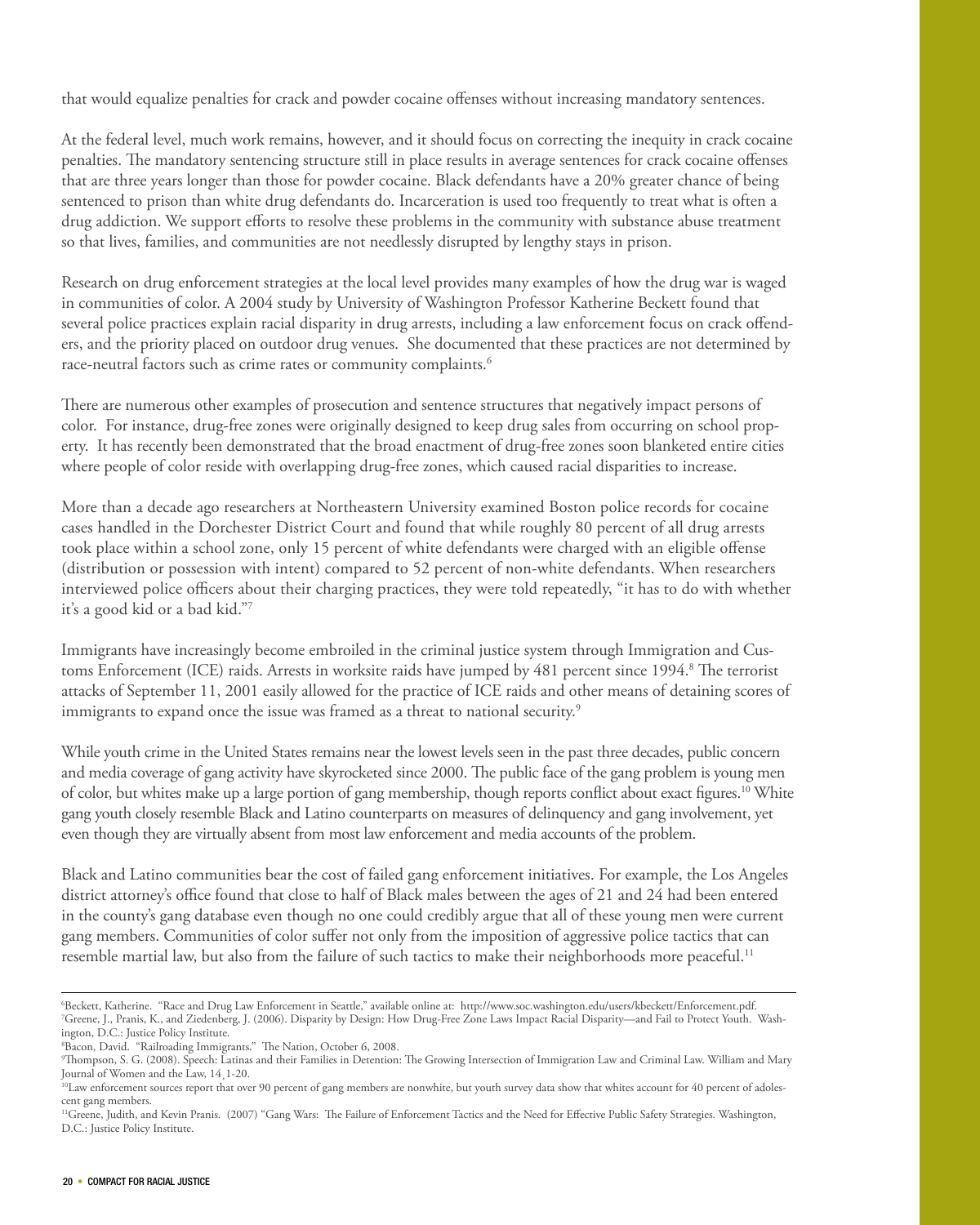### **Address Collateral Consequences of Imprisonment.**

A variety of collateral sanctions were enacted by Congress in the 1990s for those convicted of drug offenses. One is the lifetime termination of access to welfare and food stamp benefits for individuals with felony drug convictions. The result is that individuals coming out of custody are now at a great disadvantage in attempting to remain crime-free. We advocate for the elimination of restrictions on access to welfare benefits, residence in public housing and student loans for higher education.

People with felony convictions are also subject to the effects of felony disenfranchisement laws that restrict the right to vote for an estimated 5.3 million persons. These laws apply not only to people in prison, but in 35 states also to persons on probation and/or parole, and in 11 states, even for people who have completed their sentence. Of the total disenfranchised population, four million are living in the community excluded from the ballot box. Not surprisingly, the racial disparities of the criminal justice system translate into disenfranchisement as well, with one in eight Black males now ineligible to vote.<sup>12</sup>

Federal law, via the Second Chance Act, now mandates that child welfare agencies and prisons work together to create a protocol for improved child-parent relationships for families with a parent in prison. Specifically, they should pursue efforts to maintain the parent-child relationship during incarceration, offer programs that allow parents to improve their parenting skills and support parental involvement in their child's future decisions.

In addition, an exception for parents in prison should be made to the Adoption and Safe Families Act (ASFA) mandate to sever parental rights if a child has been in foster care for 15 months out of any 22-month period. In present form, this mandate automatically terminates parental rights for incarcerated parents. This law disproportionately affects incarcerated mothers, since mothers are more likely than incarcerated fathers to have their children placed in foster care when they go to prison. It is estimated that 10-20% of incarcerated women have children in foster care.13

As approximately 700,000 people exit from prison each year, plans should be firmly in place to provide the communities to which they are returning with adequate resources and support. Resources should also be in place to support the individuals who are reentering society so that they have the best possible chance to reclaim a positive life.

#### **Action Now**

#### **1. Implement racial impact statements.**

Just as policymakers routinely require fiscal or environmental impact statements for proposed changes that may have unanticipated impacts, so too should lawmakers be required to prepare a racial impact statement prior to the adoption of any legislation that might affect the size of the prison population. Such statements, developed by analyzing current crime and sentencing data, would project the relative racial composition of new prison sentences. With hindsight, we can now see that Congress should have conducted such an analysis prior to consideration of the crack cocaine mandatory sentencing laws in 1986. Had it done so, perhaps documentation of the anticipated racial impact might have caused lawmakers to consider the intolerable level of disparity it would produce. Both Iowa and Connecticut enacted racial impact statement requirements in 2008, and Minnesota's Sentencing Guidelines Commission already forecasts the impact of sentence structures on different racial and ethnic populations. Congress should now follow their lead for federal legislation as well. Racial impact forecasting would focus attention on "raceneutral" policies such as drug-free zones and zero-tolerance policies. Implementing racial impact statements in the area of sentencing is only a first step. The expansion of racial impact assessments across a whole spectrum of criminal justice-related issues could become a key tool to consciously consider and reduce racial disparities.

<sup>&</sup>lt;sup>12</sup>Human Rights Watch/The Sentencing Project (1998). Losing the Vote: The Impact of Felony Disenfranchisement Laws in the United States. Washington, D.C.: Human Rights Watch/The Sentencing Project.

<sup>13</sup>Hagey, K. (2008). Dodging ASFA's Hammer. New York City: Child Welfare Watch.